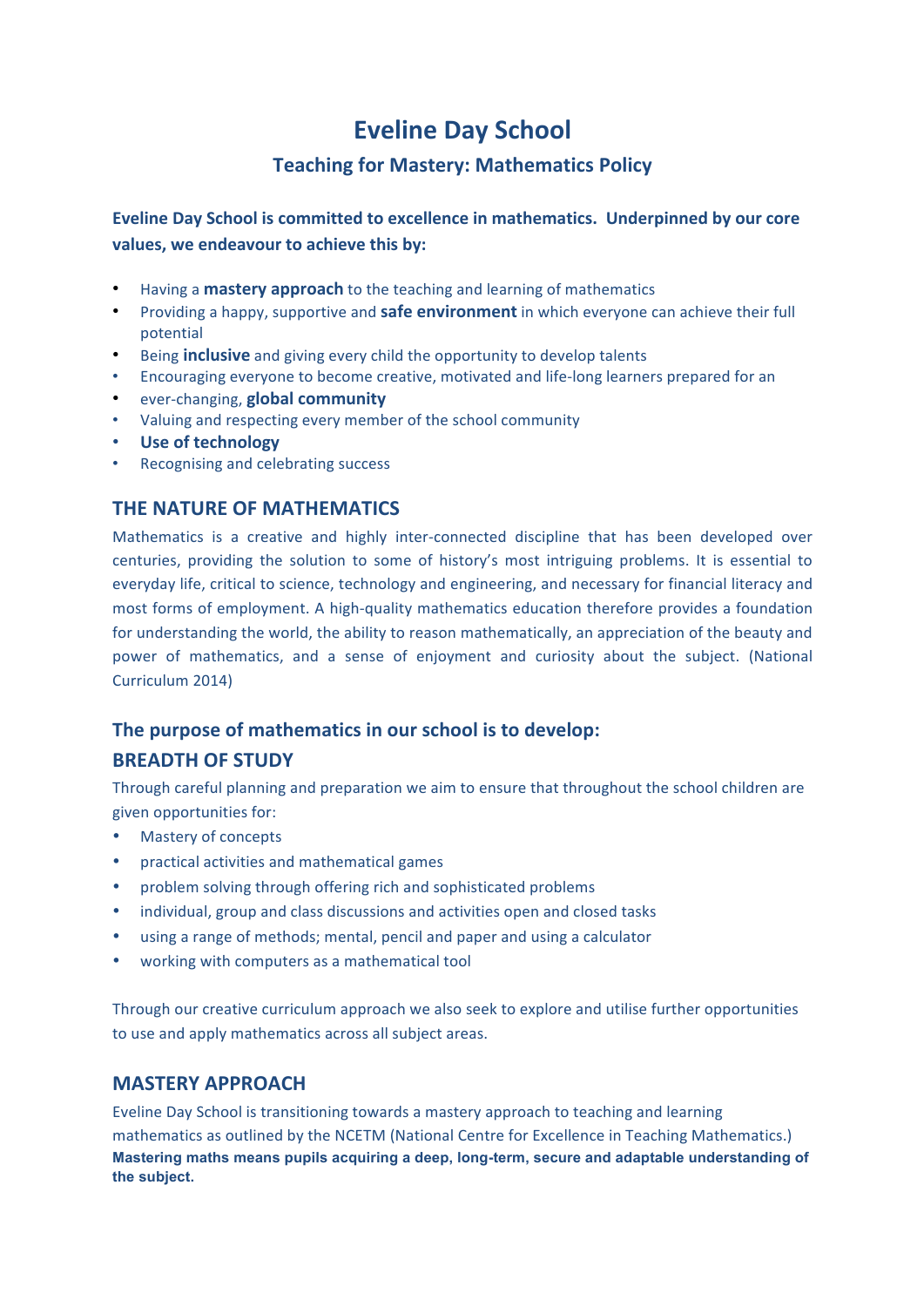# **The 5 Big Ideas of Mastery**

#### Our teaching for mastery is underpinned by the NCETM's 5 Big Ideas.

- Opportunities for *Mathematical Thinking* allow children to make chains of reasoning connected with the other areas of their mathematics.
- A focus on *Representation and Structure* ensures concepts are explored using concrete, pictorial and abstract representations, the children actively look for patterns and generalise whilst problem solving.
- **Coherence** is achieved through the planning of small, connected steps to link every question and lesson within a topic.
- Teachers use both procedural and conceptual *Variation* within their lessons and there remains an emphasis on **Fluency** with a relentless focus on number and times table facts.

#### **8 Classroom Norms to Establish:**

- Everyone can learn mathematics to the highest levels.
- If you 'can't do it', you 'can't do it yet'.
- Mistakes are valuable.
- Questions are important.
- Depth is more important than speed
- Mathematics is about creativity and problem solving.
- Mathematics is about making connections and communicating what we think.
- Mathematics lessons are about learning, not performing

# **Teaching for Mastery Principles**

- It is achievable for all we have high expectations and encourage a positive 'can do' mindset towards mathematics in **all** pupils, creating learning experiences which develop children's resilience in the face of a challenge and carefully scaffolding learning so everyone can make progress.
- Deep and sustainable learning lessons are designed with careful small steps, questions and tasks in place to ensure the learning is not superficial.
- The ability to build on something that has already been sufficiently mastered pupils' learning of concepts is seen a continuum across the school.
- The ability to reason about a concept and make connections pupils are encouraged to make connections and spot patterns between different concepts (E.g. the link between ratio, division and fractions) and use precise mathematical language, which frees up working memory and deepens conceptual understanding.
- **Conceptual and procedural fluency** teachers move mathematics from one context to another (using objects, pictorial representations, equations and word problems). There are high expectations for pupils to learn times tables, key number facts (so they are automatic) and have a true sense of number. Pupils are also encouraged to think whether their method for tackling a given calculation or problem is Appropriate, Reliable and Efficient (A.R.E).
- **Problem solving is central** this develops pupils' understanding of why something works so that they truly have an appreciation of what they are doing rather than just learning to repeat routines without grasping what is happening.
- Challenge through greater depth rather than accelerated content, (moving onto next year's concepts) teachers set tasks to deepen knowledge and improve reasoning skills within the objectives of their year group.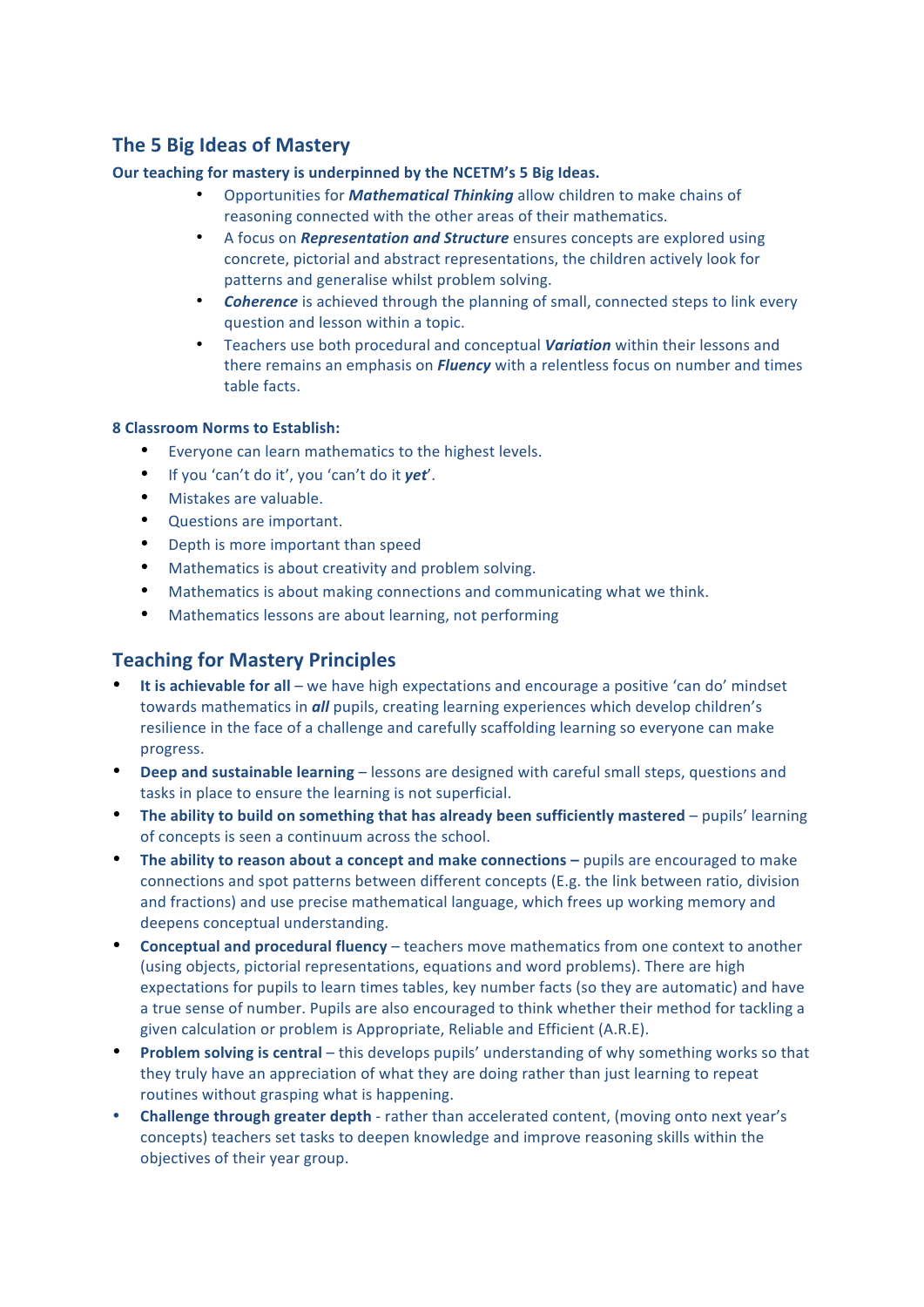# **Curriculum design and planning**

Teachers use **Abacus Maths Scheme** as a starting point in order to develop a coherent and comprehensive conceptual pathway through the mathematics curriculum, and *White Rose Planning* to provide extra breadth of materials. The focus is on the **whole class progressing together**.

- Learning is broken down into small, connected steps, building from what pupils already know.
- Difficult points and potential misconceptions are identified in advance and strategies to address them planned.

Key questions are planned, to challenge thinking and develop learning for all pupils. Contexts and representations are carefully chosen to develop reasoning skills and to help pupils link concrete ideas to abstract mathematical concepts. The use of high quality materials and tasks to support learning and provide access to the mathematics is integrated into lessons. These may include *White* **Rose Maths Schemes of Learning and Assessment Materials**, Abacus Maths Problem textbook activities, **NCETM Mastery Assessment** materials, **NRICH**, visual images and concrete resources. **Opportunities for extra fluency practice** (*instant recall of key facts, such as number bonds, times tables, division facts, addition and subtraction facts*) are provided outside mathematics lessons (For example KS2 early morning maths for times tables and/or mathematical concepts.)

# **Lesson Structure**

- Lessons are sharply focused
- Key new learning points are identified explicitly.
- There is regular interchange between concrete/contextual ideas, pictorial representations and their abstract/symbolic representation.
- Mathematical generalisations are emphasised as they emerge from underlying mathematics, which is thoroughly explored within contexts that make sense to pupils.
- Making comparisons is an important feature of developing deep knowledge. The questions "What's the same, what's different?" are often used to draw attention to essential features of concepts.
- Repetition of key ideas (for example, in the form of whole class recitation, repeating to talk partners etc) is used frequently. This helps to verbalise and embed mathematical ideas and provides pupils with a shared language to think about and communicate mathematics.
- Teacher-led discussion is interspersed with short tasks involving pupil to pupil discussion and completion of short activities.
- Formative assessment is carried out throughout the lesson; the teacher regularly checks pupils' knowledge and understanding and adjusts the lesson accordingly.
- Gaps in pupils' knowledge and understanding are identified early by in-class questioning. They are addressed rapidly through individual or small group intervention, either on the same day or the next day, which may be separate from the main mathematics lesson, to ensure all pupils are ready for the next lesson.

Teachers discuss their mathematics teaching regularly with colleagues, sharing teaching ideas and classroom experiences in detail and working together to improve their practice.

# **TEACHERS PLANNING AND ORGANISATION**

Each class teacher is responsible for the mathematics in their class in consultation with and with guidance from the mathematics subject leader. Teaching is based on these principles:

- a mathematics lesson every day
- a clear focus on direct, instructional teaching and interactive oral work with the whole class and targeted groups
- an emphasis on mental calculation
- all children achieving mastery before moving on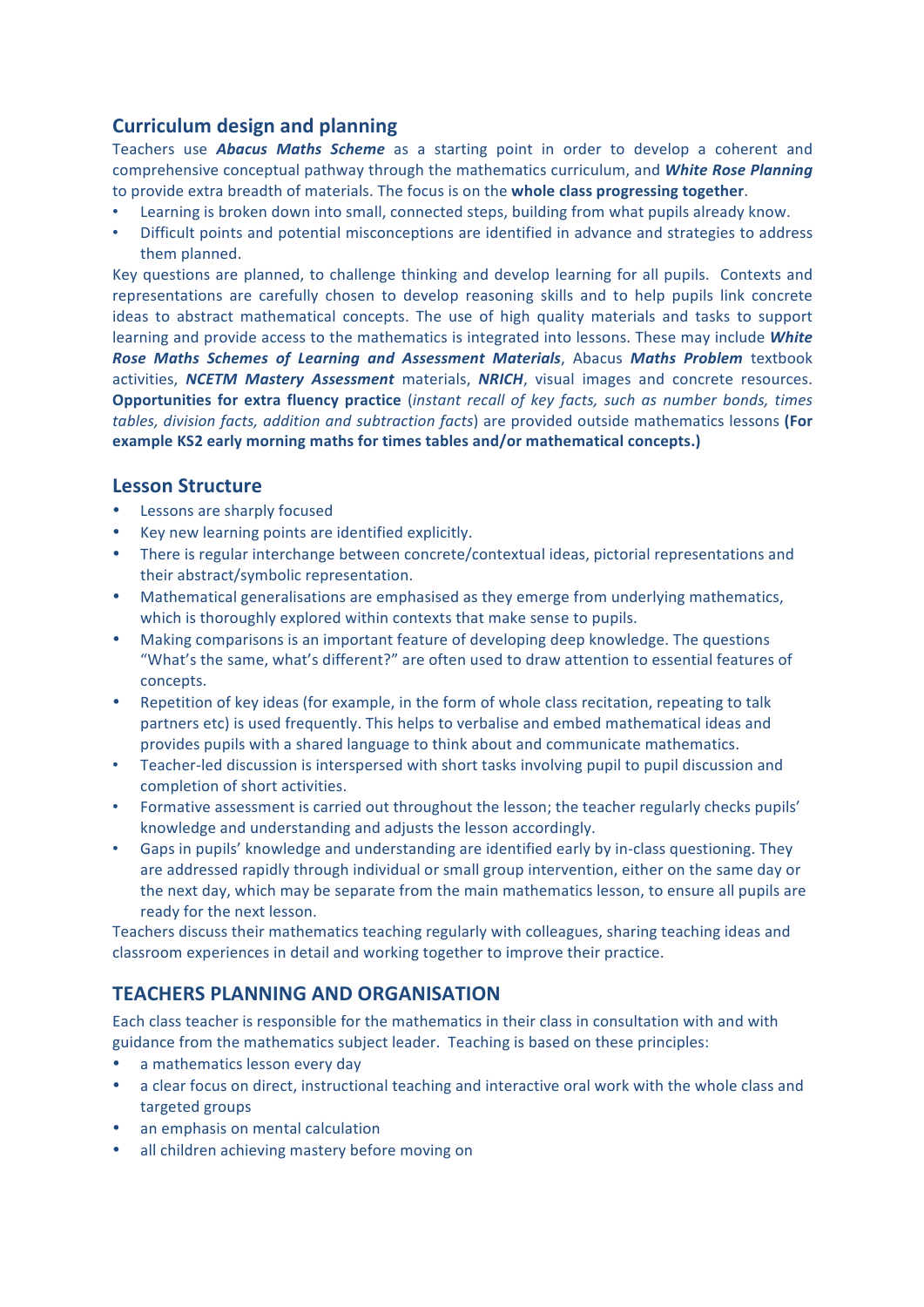Each class organises a daily lesson of between 45 and 60 minutes for mathematics. Teachers of the EYFS ensure the children learn through a mixture of adult led activities and child initiated activities both inside and outside of the classroom.

#### **Long term planning**

The National Curriculum for Mathematics 2014, Development Matters and the Early Learning Goals (Number, Shape Space & Measure) provide the long term planning for mathematics taught in the school.

### **Medium term planning**

Years 1-6 use Abacus Mathematics Planning Documents as its medium term planning. EYFS planning is based on Development Matters and the Early Learning Goals (Number, Shape Space & Measure.)

#### **Short term planning**

Teachers plan from Abacus, NRich (mastery) and White Rose (fluency)

### **SPECIAL EDUCATIONAL NEEDS**

The daily mathematics lessons are inclusive to pupils with special educational needs. Where required, children's IEPs incorporate suitable objectives from the New National Curriculum for Mathematics or Development Matters and teachers keep these objectives in mind when planning work. These targets may be worked upon within the lesson as well as on a  $1:1$  basis outside the Mathematics lesson. Maths focused intervention programmes are available in school to help children with gaps in their learning and mathematical understanding. These are delivered on a 1:1 basis by trained support staff and overseen by the class teacher. Within the daily mathematics lesson teachers must not only provide differentiated activities to support children with special educational needs but also activities that provide appropriate challenges for children who are high achievers in mathematics. It is vital that all children are challenged at a level appropriate to their ability. This is part of The Mastery Approach.

# **EQUAL OPPORTUNITIES**

We incorporate mathematics into a wide range of cross-curricular subjects and seek to take advantage of multi-cultural aspects of mathematics. We ensure that all children are able to fulfil their potential regardless of race, religion, disability or gender.

# **PUPILS' RECORDS OF WORK**

Children are taught a variety of methods for recording their work and they are encouraged and helped to use the most appropriate and convenient method of recording. Children are encouraged to use mental strategies before resorting to a written method. All children are encouraged to work tidily and neatly when recording their work. When using squares one square should be used for each digit. At KS1 1cm square exercise books are to be used. This changes to 7mm square exercise books in Year 3 through to Year 6.

# **EYFS record informally within the setting, for example:**

- on the playground
- on whiteboards
- using jigsaws
- physically ordering numbers

Staff in Foundation Stage use photos to ensure records of each child's achievements are maintained.

#### **MARKING**

Children's work is marked against success criteria, in line with the school marking policy, and includes *next steps*. Children are encouraged to self-assess their work and given time to read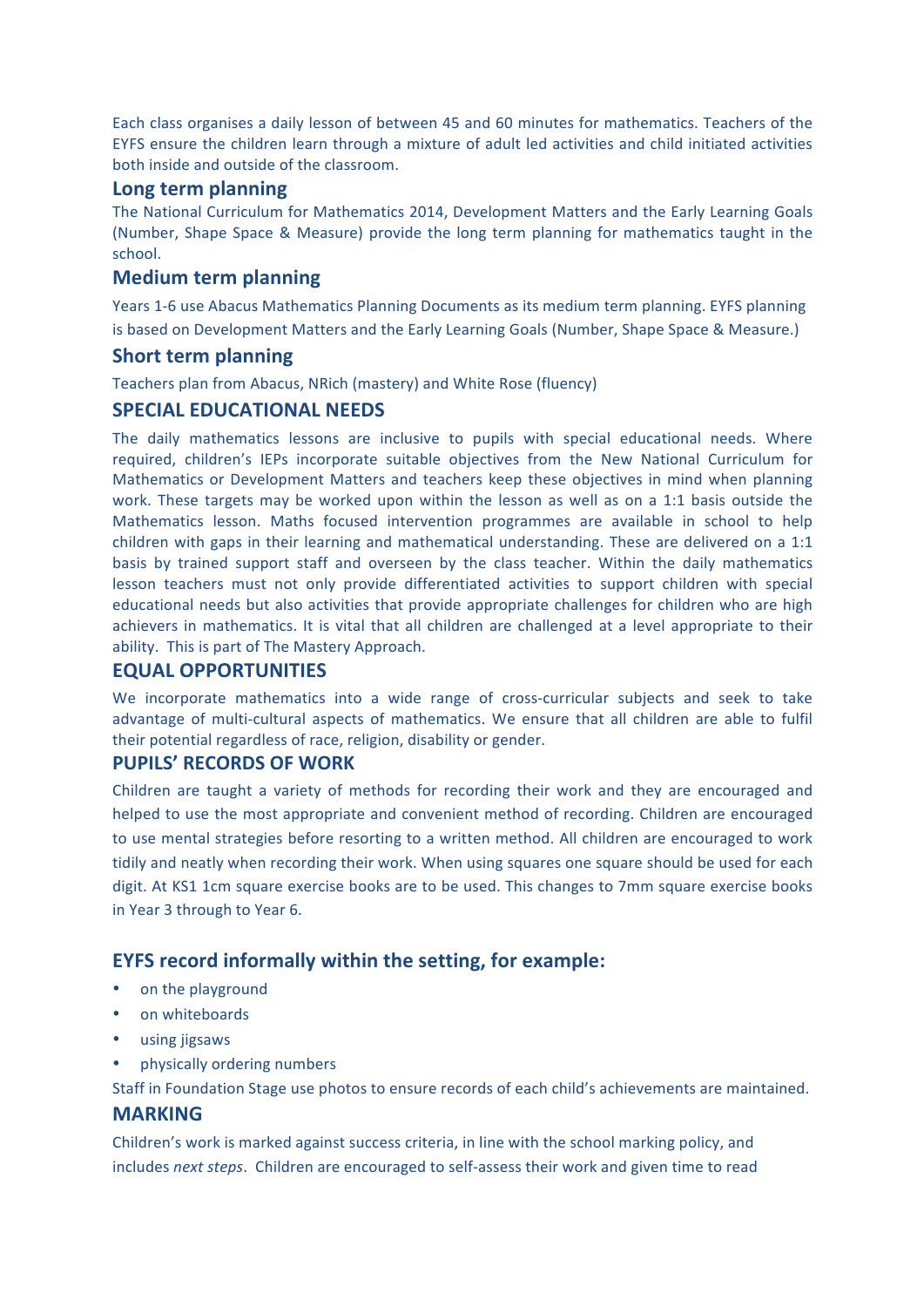teachers' comments and make corrections. Children themselves can mark exercises which involve routine practice with support and guidance from the teacher – particularly in Years' 4, 5 and 6. The quality of marking is crucial; a simple 'X' is of little assistance unless accompanied by an indication of where the error occurred and an explanation of what went wrong.

# **ASSESSMENT/TRACKING AND RECORD KEEPING**

# **Formative short term assessments**

Children's class work is assessed frequently through

- regular marking
- analysing errors
- questioning
- discussion
- plenaries

This is used to inform future planning and teaching. Lessons are adapted readily and short term planning is evaluated and annotated in light of these assessments.

# **SUMMATIVE ASESSMENTS**

Teachers make regular assessments of each child's progress and record these systematically. A record of each child's attainment against the key objectives for the appropriate year group is recorded using **Classroom Monitor.** 

### **KS1 and LKS2**

Children sit termly year appropriate PUMA tests to assess progress. To track progress against yearly expectations, **Classroom monitor** is updated half-termly.

## **UKS2**

Children sit termly year appropriate **PUMA** tests to assess progress. From Summer Term in Year 4, children sit regular pre  $11+/11+$  practise tests in preparation for their exams in Year 6. From Summer Term in Year 4 children are assigned their own on-line **BOFA** account to access Non-VR and arithmetic tests. These help to develop the fluency necessary for forthcoming 11+ exams. To track progress against yearly expectations, **Classroom monitor** is updated half-termly.

#### **Long term**

Y2 and Y6 to complete SATs assessments every May. Y3, 4 and 5 to complete optional SATs papers during summer term.

# **REPORTING TO PARENTS AND PARENTAL INVOLVEMENT**

Reports are completed before the end of Winter and Summer terms and parents are given opportunity to formally discuss their child's progress at two parents' evenings in the autumn and spring terms. Parents can make an informal appointment to discuss their child's progress at any time over the school vear.

# **MONITORING AND EVALUATION**

The mathematics subject leader and SLT monitor and evaluate the teaching of mathematics through Learning Walks, Book Looks and lessons observations.

# **STAFF RESPONSIBILITIES**

#### **SLT: Headteacher/Deputy headteacher/Educational Consultant**

- lead, manage and monitor the development of mathematics in the school
- support the mathematics subject leader in taking mathematics forward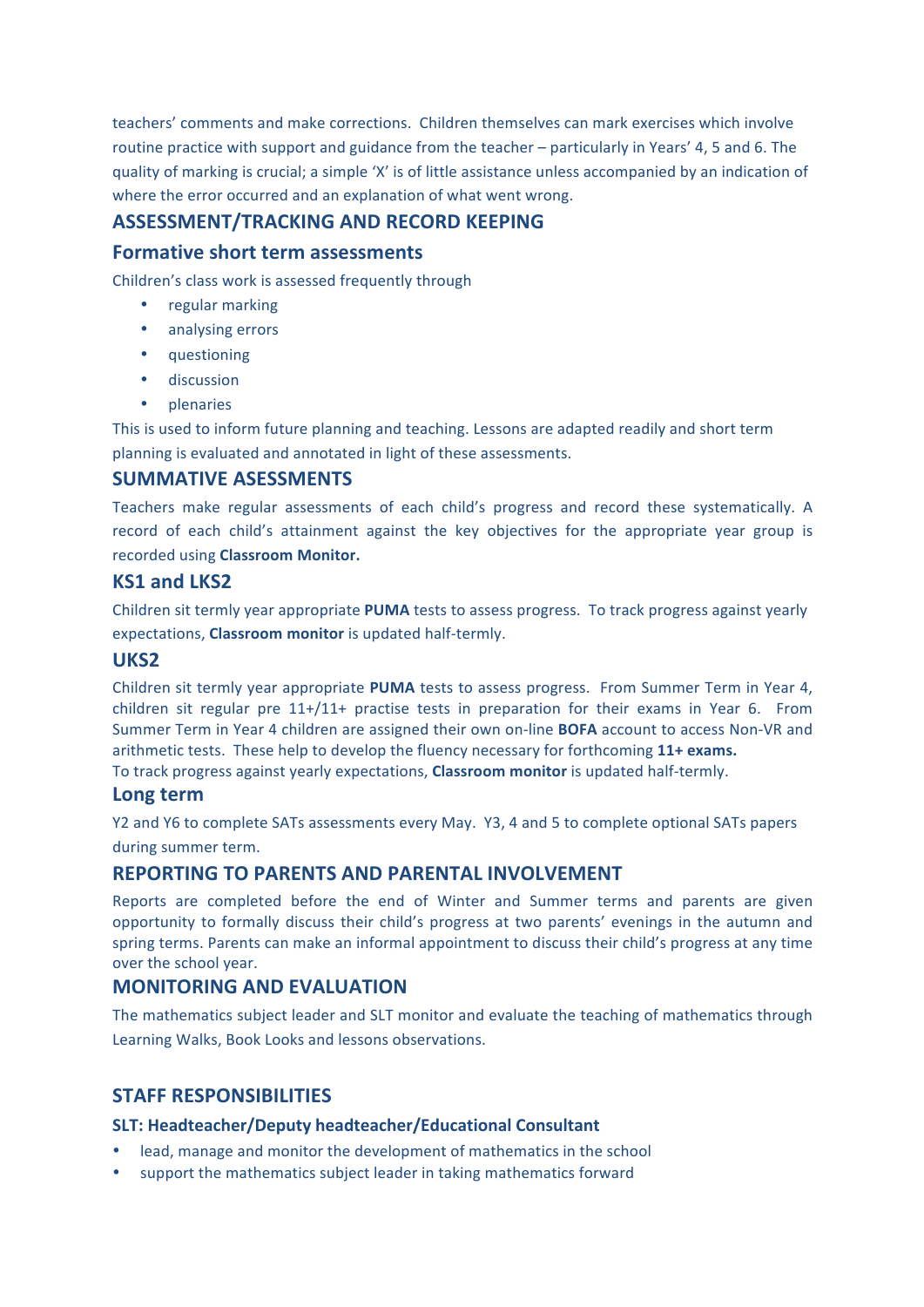- carry out annual audits, set targets, review the action plan and monitor its progress
- ensure that arrangements are made to meet the training needs of teachers and other adults involved
- manage the school's allocation of resource funding, including leadership time
- ensure parents are informed and involved

# **Mathematics Subject leader**

- Assist the SLT in carrying out the audit, reviewing and amending of the action plan.
- Prepare, organise and provide school based INSET meetings.
- Assist with the monitoring of teaching and planning and the analysis of SATs results.
- Preparation, review and implementation of school policy documents and guidelines taking into account the recommendations of the New National curriculum and EYFS.
- Liaison with staff in school working alongside them giving guidance and support.
- Introduce, organise and maintain the school's mathematics resources.
- Take responsibility for own professional development by attending courses and keeping up-todate with current developments within mathematics education.
- Liaison with mathematics subject leaders through attendance of local network meetings.
- To provide an example by taking a lead in teaching mathematics and classroom organisation.
- Maintaining contacts beyond school with numeracy consultants, advisory staff and other outside agencies.
- Ensuring equality of opportunity for all pupils.

#### **SENCO**

- Organising and providing INSET for staff special needs mathematics issues
- Advising staff how best to support children with varying needs during mathematics lessons so that they meet the expectations of the yearly teaching programmes where possible
- Advising staff on the inclusion of mathematical objectives in IEPs for children with SEN in mathematics.
- Help to ensure that children capable of catching up their peer group do so as quickly as possible.
- Advise staff on effective use of teaching assistants and helping support staff to develop their role.

# **Class Teachers**

Class teachers are responsible for the planning, teaching and assessment of the daily mathematics lesson and the organisation of additional adults in the classroom. They are also responsible for implementing the contents of this policy within their classroom.

# **Support Staff**

HLTAs and TAs that work with the children support the teaching of mathematics under the direction of the class teacher.

# **STAFF DEVELOPMENT**

All staff are encouraged to develop, assess and improve their teaching of mathematics. Whenever possible we:

- encourage staff to attend mathematics courses
- make provision for mathematics subject leader to work alongside colleagues in the classroom
- provide school based INSET
- involve staff with policy and decision making
- provide the opportunity to learn from colleagues expertise
- encourage parental involvement at home and in school based workshops with their children